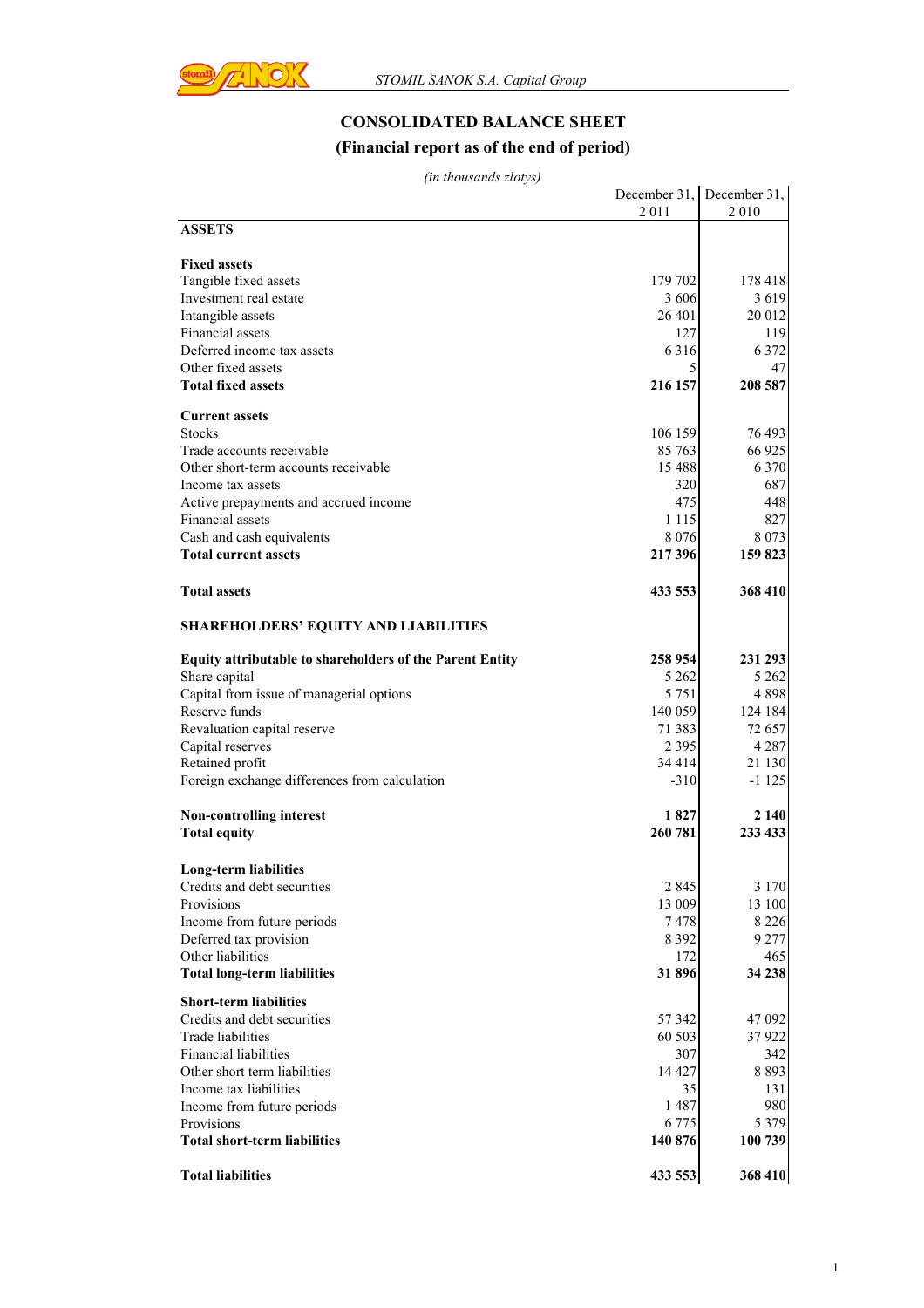

## **CONSOLIDATED PROFIT AND LOSS ACCOUNT**

| <b>D'ALLED L'AVELLE TAND LIVER TICCO</b><br>(in thousands zlotys) |                           |                           |
|-------------------------------------------------------------------|---------------------------|---------------------------|
|                                                                   | 01.01.2011-<br>31.12.2011 | 01.01.2010-<br>31.12.2010 |
| Sales revenue                                                     | 566 912                   | 470 861                   |
| <b>Cost of sales</b>                                              | 446 110                   | 374 038                   |
| Gross profit on sales                                             | 120 802                   | 96 823                    |
| Selling cost                                                      | 31914                     | 29 5 99                   |
| General and administrative expenses                               | 29 7 9 2                  | 27 199                    |
| <b>Core business result</b>                                       | 59 096                    | 40 025                    |
| Other operating income                                            | 3 5 3 2                   | 2 1 5 7                   |
| Other operating expenses                                          | 2458                      | 2 5 3 7                   |
| <b>Operating result</b>                                           | 60 170                    | 39 645                    |
| Financial income                                                  | 228                       | 446                       |
| Financial expenses                                                | 9721                      | 2637                      |
| Result of hyperinflation                                          | 2 3 9 1                   |                           |
| Pre-tax profit                                                    | 53 068                    | 37 454                    |
| Income tax                                                        | 12 479                    | 9 1 7 3                   |
| current                                                           | 12863                     | 9691                      |
| deferred                                                          | $-384$                    | $-518$                    |
| Net profit                                                        | 40 589                    | 28 28 1                   |
| attributable to shareholders of the Parent Entity                 | 39 803                    | 27 167                    |
| attributable to non-controlling interest                          | 786                       | 1 1 1 4                   |
| Weighted average number of shares                                 | 26 308 502                | 26 308 502                |
| Earnings per share                                                | 1,51                      | 1,03                      |
| Weighted-average diluted number of shares                         | 27 455 342                | 27 254 252                |
| Diluted earnings per share                                        | 1,45                      | 1,00                      |
| Revenue from sales of products                                    | 499 746                   | 422 921                   |
| Revenue from sales of products and materials                      | 58 215                    | 37 887                    |
| Other revenues                                                    | 8951                      | 10 053                    |
| Total sales revenue including                                     | 566 912                   | 470 861                   |
| - revenue generated locally                                       | 238 351                   | 211 346                   |
| - revenues from foreign contractors                               | 328 561                   | 259 515                   |
|                                                                   |                           |                           |